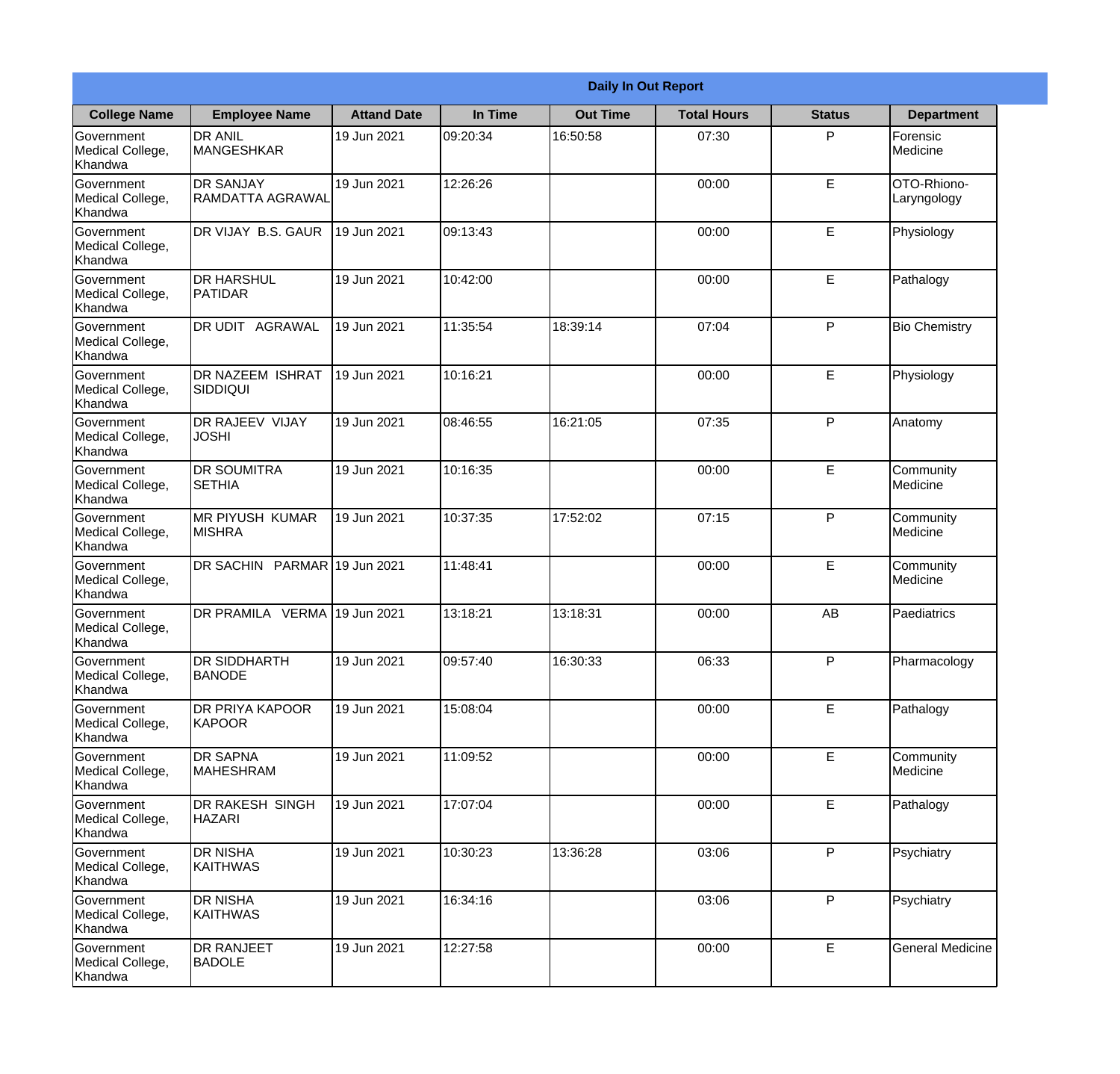| <b>Designation</b>                  | <b>Category</b>     |
|-------------------------------------|---------------------|
| Assistant Professor   Para Clinical |                     |
| Professor                           | Clinical            |
| Associate Professor Non Clinical    |                     |
| Assistant Professor   Para Clinical |                     |
| Associate Professor Non Clinical    |                     |
| Professor                           | <b>Non Clinical</b> |
| Assistant Professor   Non Clinical  |                     |
| Assistant Professor   Para Clinical |                     |
| Statistician                        | Para Clinical       |
| <b>Assistant Professor</b>          | Para Clinical       |
| Professor                           | Clinical            |
| Associate Professor   Para Clinical |                     |
| Demonstrator/Tutor   Para Clinical  |                     |
| Associate Professor   Para Clinical |                     |
| Professor                           | Para Clinical       |
| <b>Assistant Professor</b>          | <b>Clinical</b>     |
| <b>Assistant Professor</b>          | Clinical            |
| Assistant Professor   Clinical      |                     |

## **Daily In Out Report**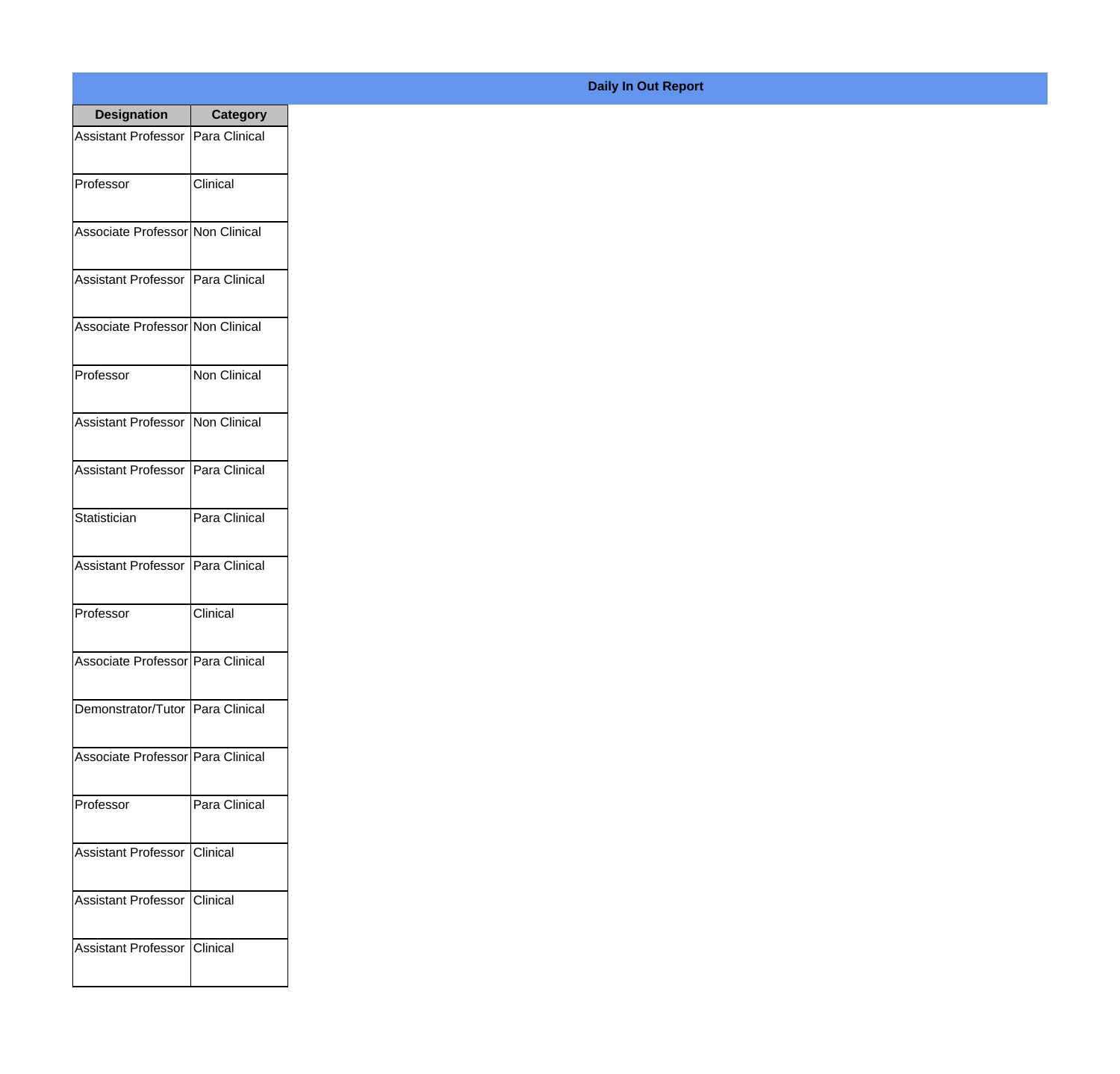| <b>Daily In Out Report</b>                        |                                                              |             |          |          |       |    |                             |
|---------------------------------------------------|--------------------------------------------------------------|-------------|----------|----------|-------|----|-----------------------------|
| <b>Government</b><br>Medical College,<br>Khandwa  | <b>DR ASHOK</b><br><b>BHAUSAHEB NAJAN</b>                    | 19 Jun 2021 | 10:41:16 |          | 00:00 | E  | Forensic<br>Medicine        |
| Government<br>Medical College,<br>Khandwa         | <b>DR NITESHKUMAR</b><br><b>KISHORILAL</b><br><b>RATHORE</b> | 19 Jun 2021 | 16:37:18 |          | 00:00 | E  | Pharmacology                |
| Government<br>Medical College,<br>Khandwa         | <b>DR PRIYESH</b><br><b>IMARSKOLE</b>                        | 19 Jun 2021 | 16:54:57 |          | 00:00 | E  | Community<br>Medicine       |
| <b>Government</b><br>Medical College,<br>lKhandwa | <b>DR SANGEETA</b><br><b>CHINCHOLE</b>                       | 19 Jun 2021 | 10:59:30 |          | 00:00 | E  | Physiology                  |
| Government<br>Medical College,<br>Khandwa         | DR NISHA MANDLOI<br><b>IPANWAR</b>                           | 19 Jun 2021 | 10:28:11 | 16:01:19 | 05:33 | P  | Obstetrics &<br>Gynaecology |
| Government<br>Medical College,<br>Khandwa         | <b>DR SATISH</b><br><b>CHANDEL</b>                           | 19 Jun 2021 | 10:46:08 |          | 00:00 | E. | Pharmacology                |
| Government<br>Medical College,<br>Khandwa         | DR YASHPAL RAY                                               | 19 Jun 2021 | 11:43:05 |          | 00:00 | E  | Anatomy                     |
| Government<br>Medical College,<br>Khandwa         | <b>RENU</b><br><b>WAGHMARE</b>                               | 19 Jun 2021 | 11:50:40 | 16:55:04 | 05:05 | P  | Community<br>Medicine       |